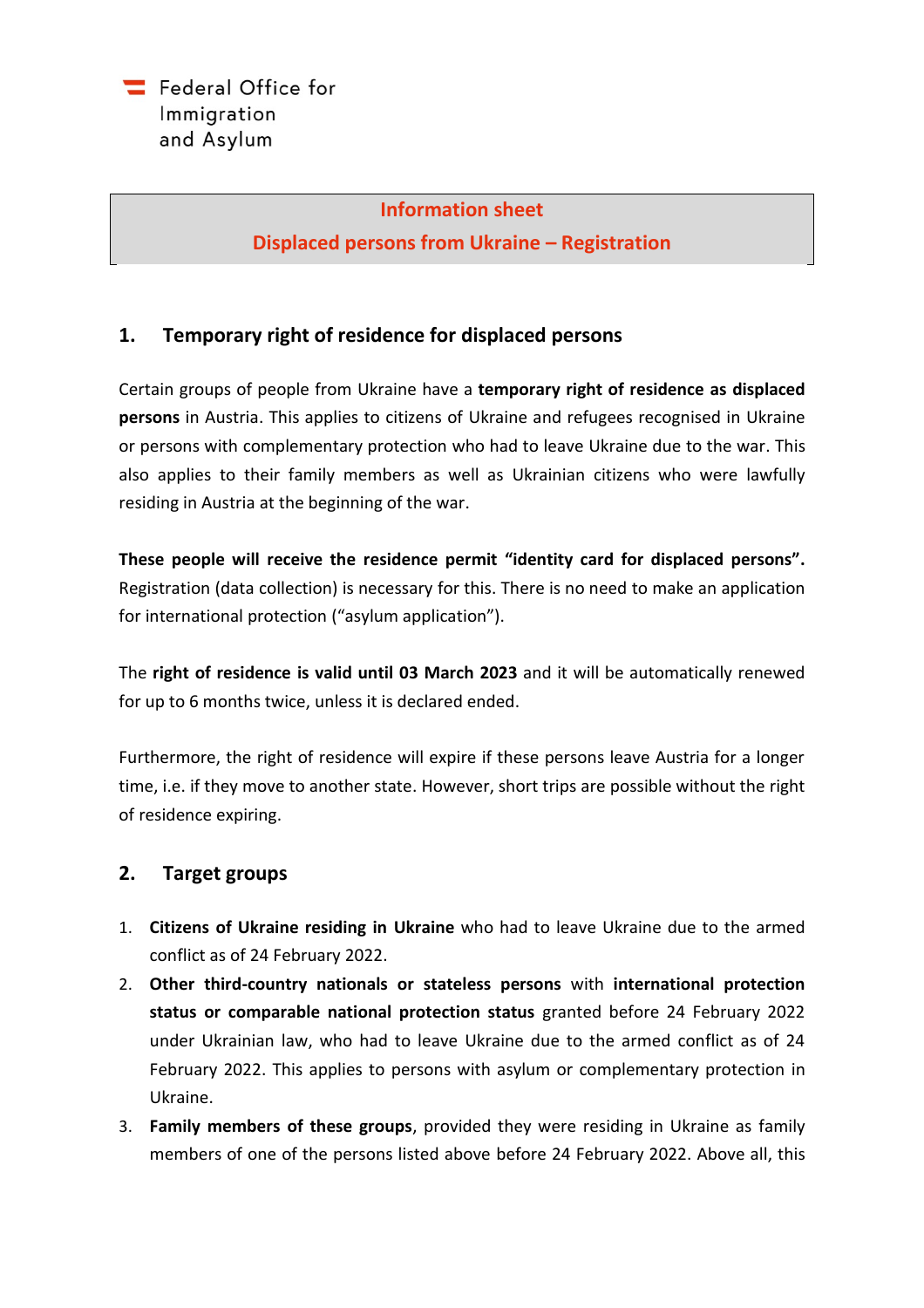applies to family members who are not Ukrainian citizens or who do not meet one of the other conditions for the right of residence as displaced persons for other reasons. Family members include:

- **−** Spouses and registered partners
- **−** Unmarried minor children of persons from the above-mentioned target group (1. and 2.) or of their spouses or registered partners
- **−** Other close relatives of persons from the target group (1. and 2.) who lived together with them in a household before displacement and who were completely or mainly dependent on them
- 4. **Citizens of Ukraine who were lawfully residing in Austria visa-free or with a visa on 24 February 2022**, after the end of the visa-free stay or the expiry of the visa if they cannot return to Ukraine or the state of their residence. Above all, this applies to Ukrainian citizens who were on a trip to Austria at the beginning of the war and lived in Ukraine or another state to which they cannot return. Persons who lived in another state and can return there are not included.
- 5. **Citizens of Ukraine with a valid residence permit in Austria on 24 February 2022,** after the end of the period of validity if they cannot return to Ukraine. This only applies to cases where the residence permit has not been renewed. Persons with currently valid residence permits are not included because they are still lawfully residing in Austria.

A further requirement is that the respective person is staying in Austria and there are no reasons for exclusion. In particular, reasons for exclusion include war crimes or crimes against humanity, serious offences and the like.

## **3. Expiry and issuance of the identity card for displaced persons**

The **Federal Office for Immigration and Asylum (BFA)** issues an **identity card for displaced persons** to persons who belong to the target groups. For this, it is necessary for you to register:

- An **initial registration** takes place through the **police.** This can be done at certain police stations or in special reception or registration centres.
- When you register, your data and the details on your passport or other documents will be recorded. Persons aged 14 and over will undergo an identification process (taking of fingerprints, etc.). There is a form that you are kindly requested to fill in and submit during registration.
- **Please take the following with you to registration (if available):**
	- **−** Passport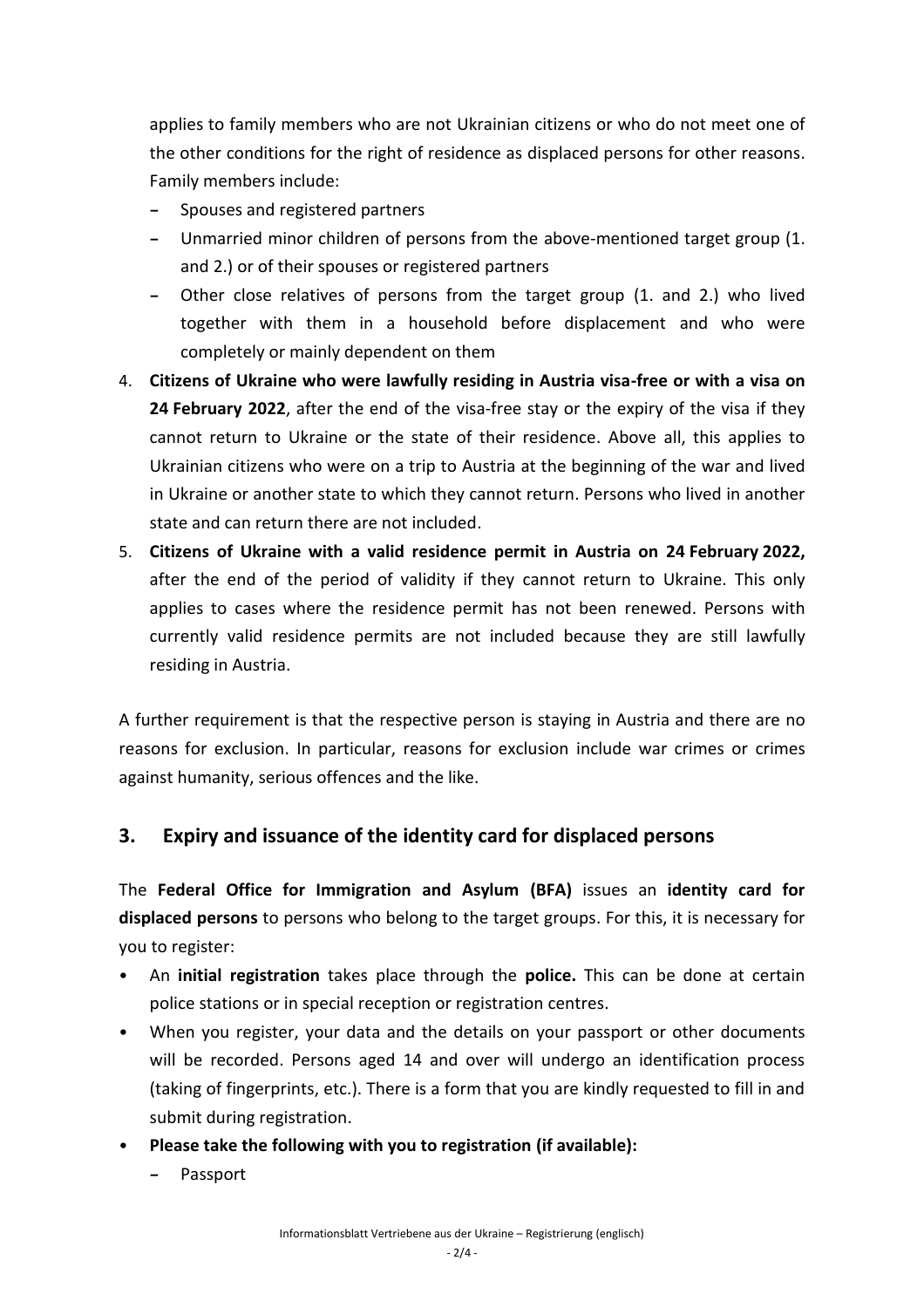- **−** Birth certificate, marriage certificate, other civil status documents
- **−** Other identity documents, e.g. ID card, driving licence, residence permit, etc.
- In the event that all data is completely available to the BFA as a result of the registration by the police, an **identity card for displaced persons as a residence permit** will be personally delivered to you.

Should any **investigative steps still be necessary**, you will be invited to an **interview before the competent body of the BFA** in order to **collect any missing data**. This may involve cases where e.g. no passport is available. If you are not summoned before the BFA, the **identity card for displaced persons** will be **sent** to you **at your registered address**, to the delivery address that you specified during registration, or to the authorised recipient. You do not need to take any further steps for this. In some cases, it may also be necessary to **register your fingerprints again** in order to **issue the identity card**. This is carried out by BFA staff. You may also be required to bring a **passport photo** to the BFA (if the photo from your passport cannot be used).

**There is no need to make an application for asylum. Such an application would be hindered for the duration of the right of residence as a displaced person and it would not be processed.**

**Note:** In Austria, there is an obligation to register your residence. This takes place at the registration office in the municipalities (municipal office). It is important that you register with the registration office and inform the registration office of any change of residence. This is the only way to ensure that the BFA will send the identity card for displaced persons to you or reach you with further enquiries. See also:

www.oesterreich.gv.at/themen/dokumente\_und\_recht/an\_\_abmeldung\_des\_wohnsitzes. html

**Primary care:** In any case, you are covered by **health insurance throughout the entire process** and you will also receive **primary care from the federal government** (Bundesagentur für Betreuungs- und Unterstützungsleistungen GmbH) **or a federal state**, if necessary. More detailed information can be found on the BBU website: [www.bbu.gv.at/ukraine.](https://www.bbu.gv.at/ukraine) A hotline has also been set up, which can be reached on the following number: +43 1 2676 870 9460